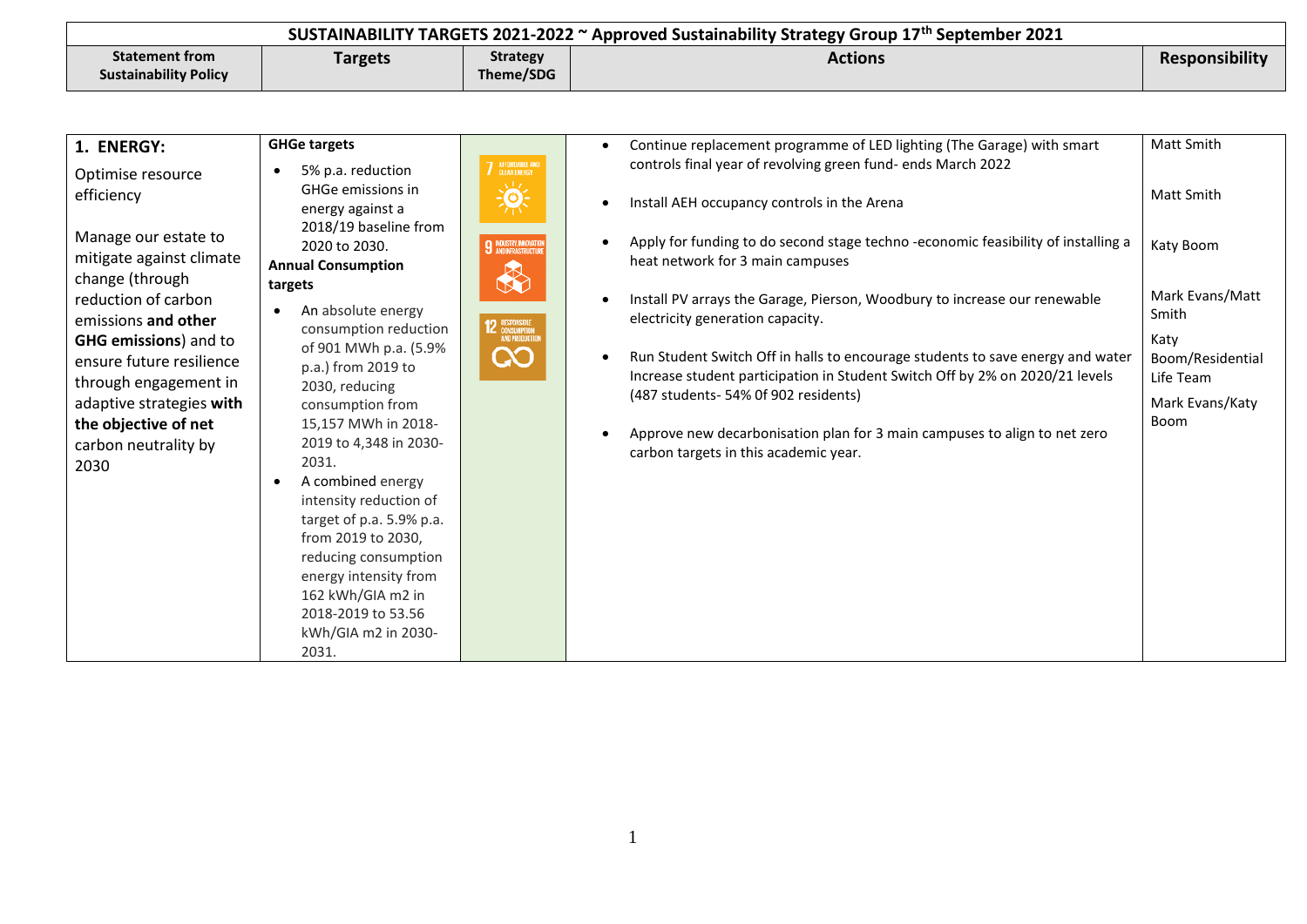| SUSTAINABILITY TARGETS 2021-2022 $\sim$ Approved Sustainability Strategy Group 17 <sup>th</sup> September 2021 |         |                 |         |                |
|----------------------------------------------------------------------------------------------------------------|---------|-----------------|---------|----------------|
| <b>Statement from</b>                                                                                          | Targets | <b>Strategy</b> | Actions | Responsibility |
| <b>Sustainability Policy</b>                                                                                   |         | Theme/SDG       |         |                |

| 2. WATER<br>Optimise resource<br>efficiency                                                                                                                                                                                                                                   | 2.5% reduction in water<br>$\bullet$<br>GHGe emissions from<br>consumption against a<br>2018-19 baseline (22.6<br>tCO2e)                                                                                                                                                                                                                                                                                | <b>6</b> GLEANWATER                          | Adam Davis<br>Continue to implement recommendations from water audit reports including<br>reducing shower flow rates, installing low flush toilets and displacement<br>devices, installing manual flush on urinals, and reducing hand basin tap flow<br>rates. |
|-------------------------------------------------------------------------------------------------------------------------------------------------------------------------------------------------------------------------------------------------------------------------------|---------------------------------------------------------------------------------------------------------------------------------------------------------------------------------------------------------------------------------------------------------------------------------------------------------------------------------------------------------------------------------------------------------|----------------------------------------------|----------------------------------------------------------------------------------------------------------------------------------------------------------------------------------------------------------------------------------------------------------------|
| Manage our estate to<br>mitigate against climate<br>change (through reduction<br>of carbon emissions and<br>other GHG emissions) and<br>to ensure future resilience<br>through engagement in<br>adaptive strategies with<br>the objective of net carbon<br>neutrality by 2030 | A 3% reduction in water<br>$\bullet$<br>consumption expressed<br>relative to the estate<br>floor area, reducing<br>from 6.8 $m^3$ /FTE in<br>2017-2018 to 4.7m<br>m <sup>3</sup> /FTE in 2030-2031<br>A 3% absolute water<br>$\bullet$<br>consumption reduction<br>p.a. 2019-2030 to 2030-<br>2031, reducing<br>consumption from<br>60,267 m <sup>3</sup> in 2018/19 to<br>41,815 $m3$ by 2030-<br>2031 | <b>12 RESPONSIBLE</b><br>AND PRODUCTION<br>လ | Investigate installing external free drinking water fountains for students and<br>Adam Davis<br>staff, continue to add more internal drinking water fountains.                                                                                                 |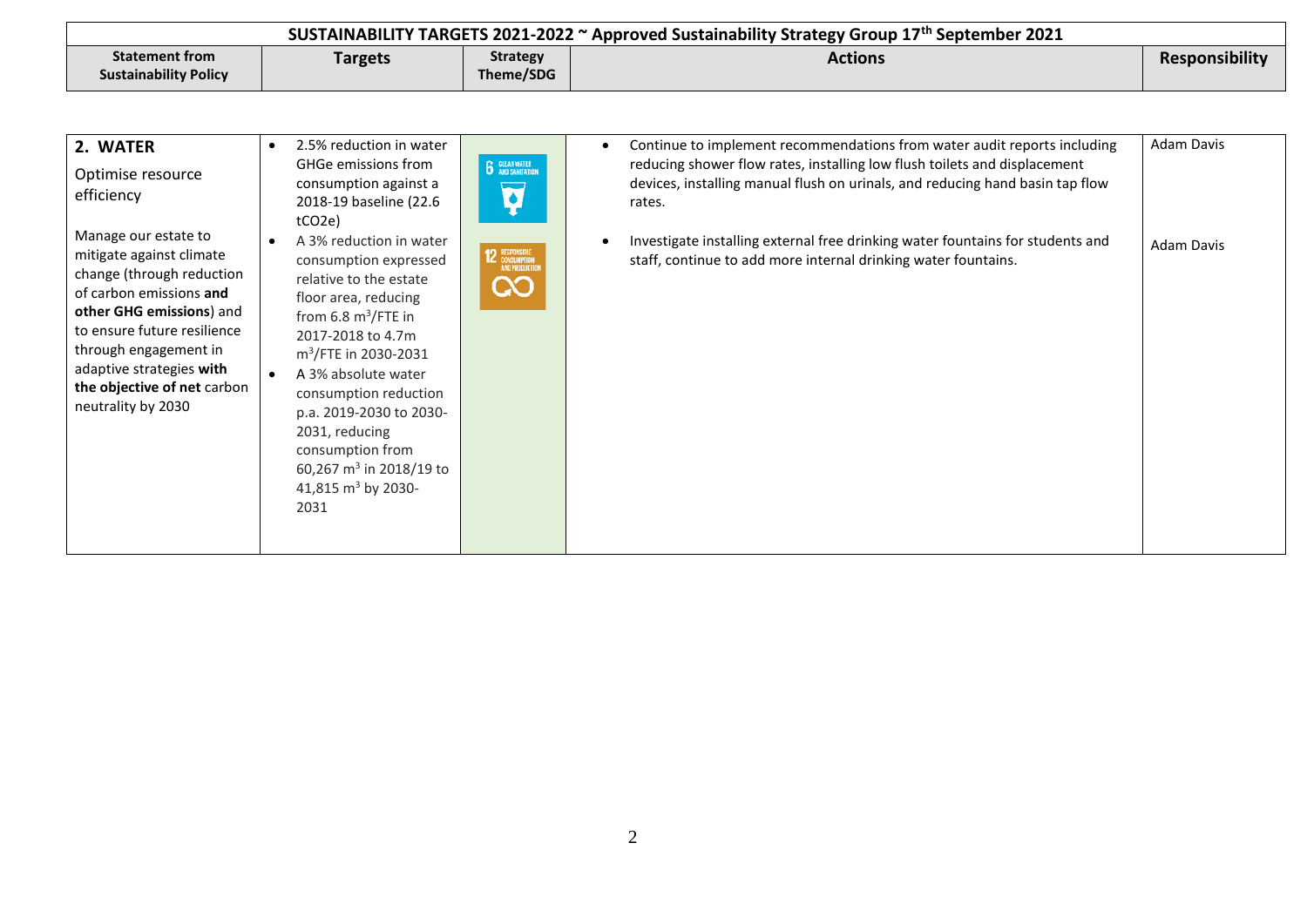| SUSTAINABILITY TARGETS 2021-2022 $\sim$ Approved Sustainability Strategy Group 17 <sup>th</sup> September 2021 |                |                 |         |                |
|----------------------------------------------------------------------------------------------------------------|----------------|-----------------|---------|----------------|
| <b>Statement from</b>                                                                                          | <b>Targets</b> | <b>Strategy</b> | Actions | Responsibility |
| <b>Sustainability Policy</b>                                                                                   |                | Theme/SDG       |         |                |

| 3. WASTE<br><b>MANAGEMENT</b><br>Optimise resource<br>efficiency<br>Manage our estate to<br>mitigate against climate<br>change (through reduction<br>of carbon emissions and<br>other GHG emissions) and<br>to ensure future resilience<br>through engagement in<br>adaptive strategies with<br>the objective of net carbon<br>neutrality by 2030 | Reduce waste carbon<br>$\bullet$<br>emissions (excluding<br>construction waste) by<br>5% per annum from<br>baseline 9.1 tCO2e in<br>2018/19         | <b>11 SUSTAINABLE CITIES</b><br>2 RESPONSIBLE<br>AND PRODUCTI               | Review the disposal of mattresses and change the supplier of mattresses to<br>ones which can be recycled by summer 2022<br>Increase the number of British Heart Foundation bags donated from last year<br>255 bags to 300 bags by $31st$ July 2022.<br>Expand successful pilot Green Impact project with cleaning staff; to introduce<br>new ergonomic cleaning equipment and cleaning regime reducing water use.<br>Expand student reuse platform Hazaar to create a culture of sharing pre-loved<br>$\bullet$<br>items among the student population.<br>Expand Platform Housing - White Bags recycling scheme with more social<br>housing residents, further integrate via schools if possible, in a Covid secure<br>way. | Tom Taylor<br>Phil Mole/ Caroline<br>Hornigold<br>Helen<br>Proctor/Caroline<br>Hornigold<br>Students' Union<br>Jess Tasney/Katy<br><b>Boom</b> |
|---------------------------------------------------------------------------------------------------------------------------------------------------------------------------------------------------------------------------------------------------------------------------------------------------------------------------------------------------|-----------------------------------------------------------------------------------------------------------------------------------------------------|-----------------------------------------------------------------------------|-----------------------------------------------------------------------------------------------------------------------------------------------------------------------------------------------------------------------------------------------------------------------------------------------------------------------------------------------------------------------------------------------------------------------------------------------------------------------------------------------------------------------------------------------------------------------------------------------------------------------------------------------------------------------------------------------------------------------------|------------------------------------------------------------------------------------------------------------------------------------------------|
| <b>4. EMISSIONS AND</b><br><b>DISCHARGES</b><br>Prevent pollution by<br>reducing emissions and<br>environmentally harmful<br>discharges.                                                                                                                                                                                                          | Maintain fugitive F Gas<br>emissions to under 10<br>tCO2e annually                                                                                  | 13 GUNATE                                                                   | Do additional promotion of pollution awareness-raising including annual spill<br>$\bullet$<br>test drill by May 2022.<br>Continue phased 2 storm/foul indicator and direction of flow all drain covers<br>showing foul/storm and flow to match drainage plans on all major sites by<br>August 2022                                                                                                                                                                                                                                                                                                                                                                                                                          | Phil Mole<br>Mark Evans                                                                                                                        |
| <b>5. SUSTAINABLE</b><br><b>PROCUREMENT</b><br>Optimise resource<br>efficiency and ethical<br>procurement including<br>Fairtrade and stimulating<br>a shift to sustainable<br>models of consumption.                                                                                                                                              | 5% p.a. reduction GHGe<br>emissions from carbon<br>emissions attributed to<br>contracts the University<br>can influence from a<br>2018/19 baseline. | 11 SUSTAINABLE CITIES<br><b>2 RESPONSIBLE</b><br>CONSUMPTION<br>AND PRODUCT | Expand Net Positive tool kit for supplier reporting and action planning, mapped<br>$\bullet$<br>to the SDGs from 430 suppliers to 450 suppliers by July 2022.<br>Working with Worcester Business School introduce a student placement into<br>the procurement team to assist in sustainable supplier engagement in<br>academic year 2021-2022                                                                                                                                                                                                                                                                                                                                                                               | Kathy Preece<br>Kathy Preece/Lucy<br>Smith                                                                                                     |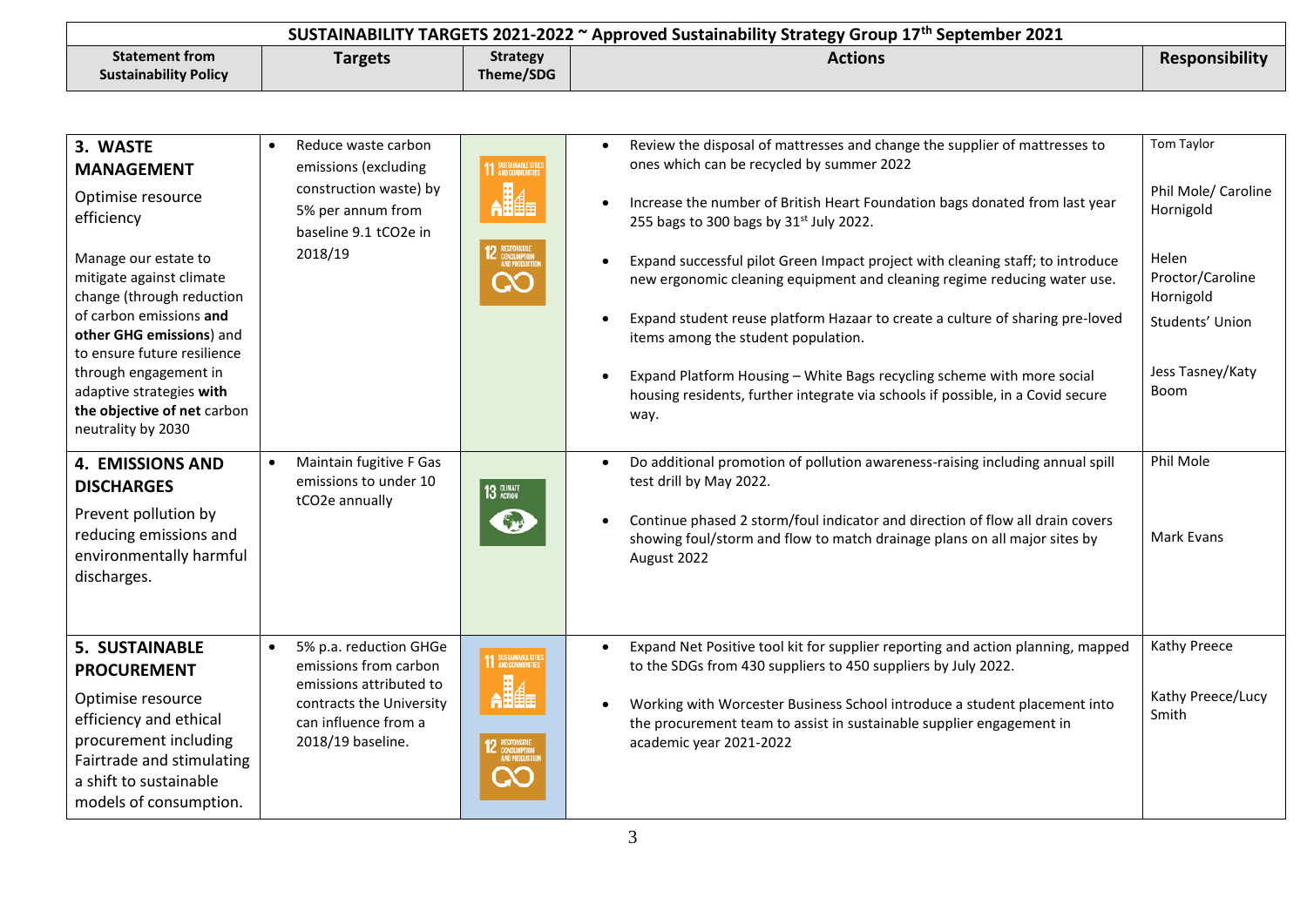| SUSTAINABILITY TARGETS 2021-2022 $\sim$ Approved Sustainability Strategy Group 17 <sup>th</sup> September 2021 |         |                 |         |                       |
|----------------------------------------------------------------------------------------------------------------|---------|-----------------|---------|-----------------------|
| <b>Statement from</b>                                                                                          | Targets | <b>Strategy</b> | Actions | <b>Responsibility</b> |
| <b>Sustainability Policy</b>                                                                                   |         | Theme/SDG       |         |                       |

|                                                                                                                                                          |                                                                                                                                                                                                                                                                                                                                                                                                                                                                                                        | <b>16</b> PEACE, JUSTICE                                          | Create student opportunities to support Fairtrade status including working with<br>academics to introduce 'live' projects into their teaching during academic year<br>2021-2022.                                                                                                                                                                                                                                                                                                                                                                                                                                                                                                                                                                                                                                                                                                                                                                                                                                | Kay Emblen-<br>Perry/Penny<br>Kitchener                                                                                                                           |
|----------------------------------------------------------------------------------------------------------------------------------------------------------|--------------------------------------------------------------------------------------------------------------------------------------------------------------------------------------------------------------------------------------------------------------------------------------------------------------------------------------------------------------------------------------------------------------------------------------------------------------------------------------------------------|-------------------------------------------------------------------|-----------------------------------------------------------------------------------------------------------------------------------------------------------------------------------------------------------------------------------------------------------------------------------------------------------------------------------------------------------------------------------------------------------------------------------------------------------------------------------------------------------------------------------------------------------------------------------------------------------------------------------------------------------------------------------------------------------------------------------------------------------------------------------------------------------------------------------------------------------------------------------------------------------------------------------------------------------------------------------------------------------------|-------------------------------------------------------------------------------------------------------------------------------------------------------------------|
| <b>6. TRANSPORT</b><br>Encourage sustainable<br>transport and implement<br>a sustainable travel plan.                                                    | 5% reduction tCO2e<br>$\bullet$<br>emissions from daily<br>staff and students'<br>commuting to<br>University by 2030 from<br>a baseline 2018/19 of<br>8,190 tCO2e<br><b>Fleet and Business Travel</b><br>targets<br>100% reduction in the<br>tCO <sub>2</sub> e emissions from<br>business travel by hire<br>car 2030 from a<br>baseline 2018/19 of<br>49.5 tCO2e<br>100% reduction in the<br>$\bullet$<br>tCO2e emissions from<br>fleet vehicles by 2030<br>from a baseline<br>20018/19 of 42.4 tCO2e | 3 DODHEACH<br><b>11 SUSTAINABLE CITTE</b><br>17 PARTNERSHIPS<br>❀ | Conduct student and staff travel surveys to review the impact of Covid 19 on<br>$\bullet$<br>travel habits in 2021-2022.<br>With Worcester City Council continue the pilot to investigate the feasibility of<br>extending Woo Bikes into an employer based citywide bike share scheme by<br>March 2022.<br>Revise the car park management plan to realise the potential for mode share<br>shift, as a considerable proportion of staff and students live within walking or<br>cycling distance of a University campus. Publish revised plan by September<br>2022.<br>Continue to report on travel plan initiatives via the EU funded UMOB project to<br>share learning from European universities on good sustainable travel habits for<br>students and staff.<br>Pilot new destination EV charge points in various campus locations to test<br>reliability and range of payment mechanisms by July 2022<br>Review optimum date when to reintroduce car share promotion to students<br>and staff by Easter 2022 | Heather<br>Barrett/Katy Boom<br>Katy<br>Boom/Worcester<br><b>City Council</b><br>Tom Taylor/Mark<br>Hughes<br>Katy Boom<br>Mark Evans/Tom<br>Taylor<br>Tom Taylor |
| 7. HEALTH AND<br><b>WELLBEING</b><br>Provide projects and<br>programmes that directly<br>enhance wellbeing<br>including healthy and<br>sustainable food. | Achieve level 3 standard of<br>Worcestershire Works Well<br>by August 2023                                                                                                                                                                                                                                                                                                                                                                                                                             | 3 DODHEALTH<br>5 GENDER<br>ේ                                      | The Worcestershire Works Well criteria for Level 3 require two standards to be<br>addressed. We hope to be ready to apply by the end of 2022. The sections<br>within Level 3 are.<br><b>Environment and Culture</b><br>Leadership and Management<br><b>Attendance Management</b><br><b>Health and Safety</b><br>Alcohol, Smoking and Substance Misuse<br><b>Healthy Eating</b><br>Physical Activity and MSK                                                                                                                                                                                                                                                                                                                                                                                                                                                                                                                                                                                                     | Health and<br><b>Wellbeing Group</b>                                                                                                                              |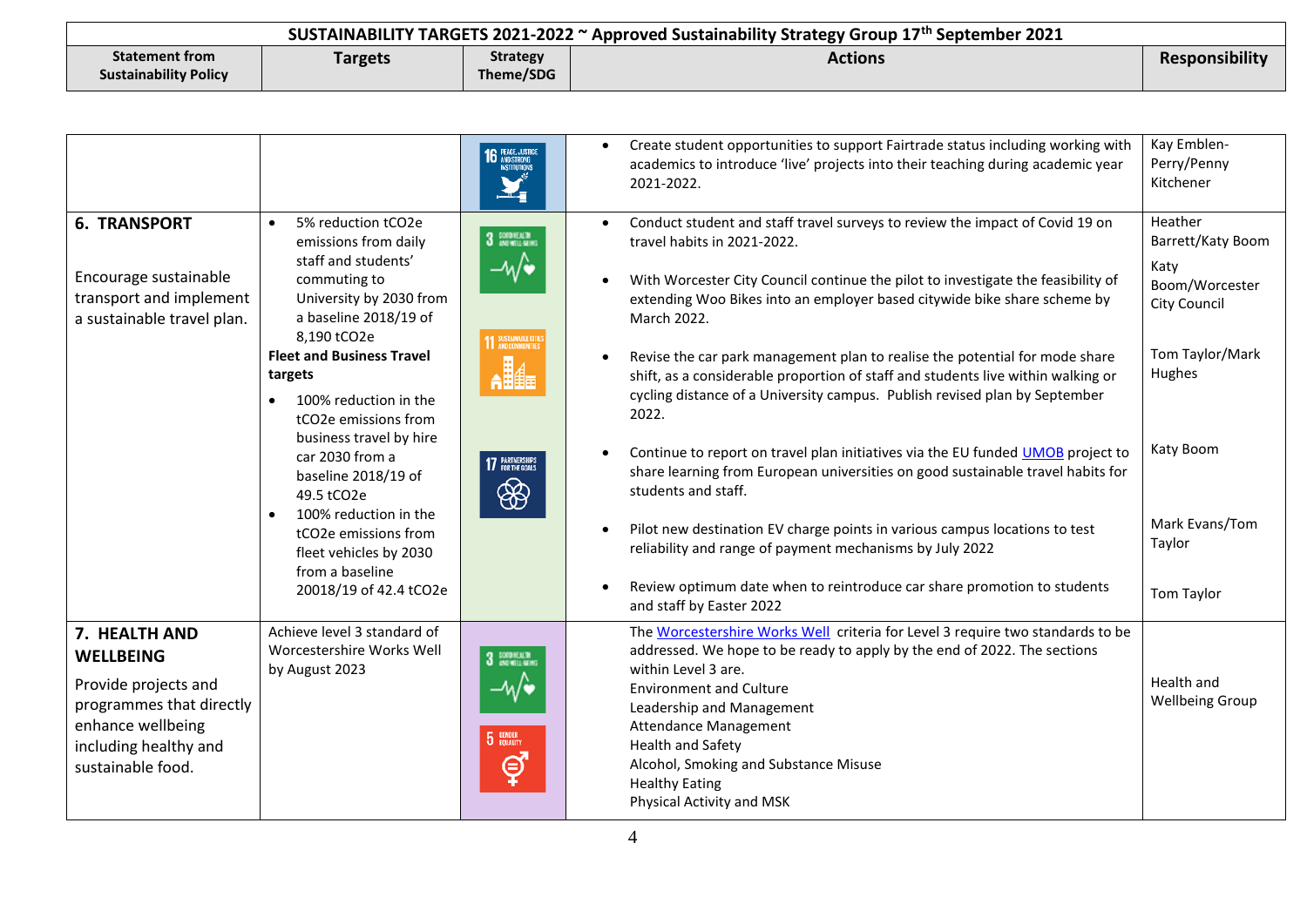| SUSTAINABILITY TARGETS 2021-2022 $\sim$ Approved Sustainability Strategy Group 17 <sup>th</sup> September 2021 |         |                 |         |                |
|----------------------------------------------------------------------------------------------------------------|---------|-----------------|---------|----------------|
| <b>Statement from</b>                                                                                          | Targets | <b>Strategy</b> | Actions | Responsibility |
| <b>Sustainability Policy</b>                                                                                   |         | Theme/SDG       |         |                |

|                                                                                                                                                                                                                                                                                                                                                                        |                                                                                                                                                                                                                                                                                                                                                                                                                                                            | <b>10 REDUCED</b><br>(二)<br><b>16 PEACE, JUSTICE</b>                                  | In order to meet Level 3 we need to address two further standards from a list<br>of 13 topics. We have selected Suicide Prevention and Carers as priorities and<br>will also continue to support Menopause.<br>Manage the gender pay gap and aim to stay sector leading<br>Implement a broad range of services with the Students' Union to support<br>student mental health, especially focusing on students self-isolating<br>Investigate additional wellbeing opportunities at Lakeside campus for students,<br>staff and the wider community. | <b>Gill Slater</b><br>Student and staff<br>mental health<br>networks<br>Rob Delahey |
|------------------------------------------------------------------------------------------------------------------------------------------------------------------------------------------------------------------------------------------------------------------------------------------------------------------------------------------------------------------------|------------------------------------------------------------------------------------------------------------------------------------------------------------------------------------------------------------------------------------------------------------------------------------------------------------------------------------------------------------------------------------------------------------------------------------------------------------|---------------------------------------------------------------------------------------|--------------------------------------------------------------------------------------------------------------------------------------------------------------------------------------------------------------------------------------------------------------------------------------------------------------------------------------------------------------------------------------------------------------------------------------------------------------------------------------------------------------------------------------------------|-------------------------------------------------------------------------------------|
| <b>8. CONSTRUCTION</b><br><b>AND REFURBISHMENT</b><br>Optimise resource<br>efficiency<br>Manage our estate to<br>mitigate against climate<br>change (through reduction<br>of carbon emissions and<br>other GHG emissions) and<br>to ensure future resilience<br>through engagement in<br>adaptive strategies with<br>the objective of net carbon<br>neutrality by 2030 | All new build projects<br>$\bullet$<br>designed to achieve a<br>DEC B rating or above<br>and refurbishment<br>projects to achieve a C<br>as a minimum, but aim<br>for B<br>Where feasible all new<br>$\bullet$<br>build projects should be<br>designed to meet<br>average water<br>consumption targets of<br>1.35 $m^3/m^2$ per m <sup>2</sup> of<br>the GIA for residential<br>and $0.71m^3/m^2$ per m <sup>2</sup><br>of the GIA for non-<br>residential | <b>9</b> INDUSTRY, INNOVATION<br><b>12</b> RESPONSIBLE<br>AND PRODUCTION<br><b>CO</b> | Review the construction and refurbishment strategy to ensure it aligns with the<br>$\bullet$<br>new sustainability strategy and net carbon neutral target by December 2021.<br>Ensure renewable energy sources to a minimum of 15% in all new build<br>projects and where feasible for refurbishments over 1,000sqm<br>Refurbishment projects over 1000m2 implement RCIS SKA assessment rating<br>for all refurbishment projects aiming for Gold                                                                                                 | Mark Evans<br>Mark Evans<br>Mark Evans                                              |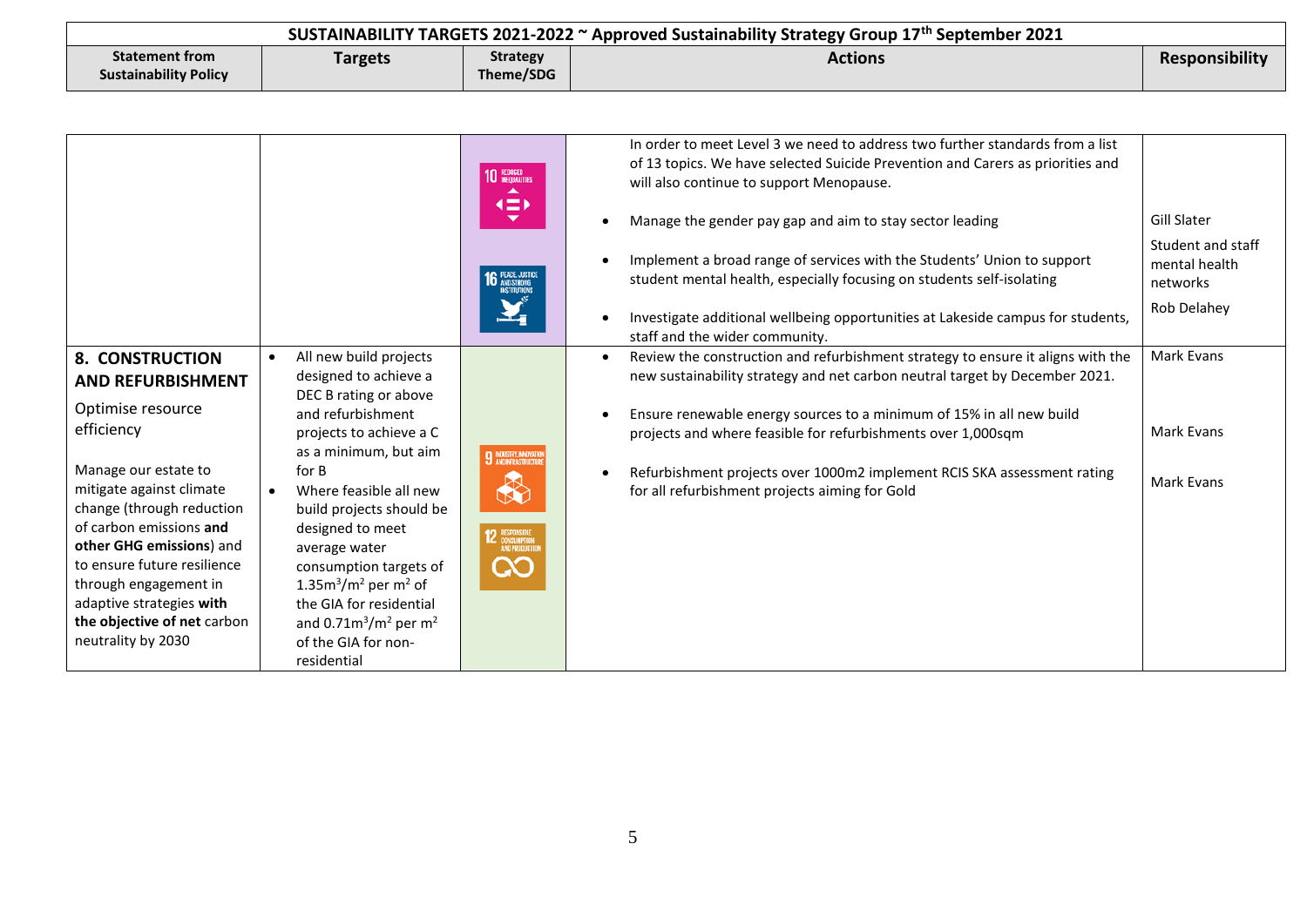| SUSTAINABILITY TARGETS 2021-2022 $\sim$ Approved Sustainability Strategy Group 17 <sup>th</sup> September 2021 |                |                 |                |                       |
|----------------------------------------------------------------------------------------------------------------|----------------|-----------------|----------------|-----------------------|
| <b>Statement from</b>                                                                                          | <b>Targets</b> | <b>Strategy</b> | <b>Actions</b> | <b>Responsibility</b> |
| <b>Sustainability Policy</b>                                                                                   |                | Theme/SDG       |                |                       |

| 9. BIODIVERSITY<br>Enhance biodiversity and<br>incorporate biodiversity<br>in environmental<br>management, creating<br>new opportunities for<br>wildlife on campus.                                                                                                                                                                                                                                                                                                                | Increase wildflower<br>areas on St Johns<br>campus by 5% to<br>include areas of annual<br>'cornfield' species,<br>perennial grassland<br>species, and woodland<br>species by April 2022. | 14 BELOW WATER<br>ಮದ<br>$\bullet$<br><b>15 UFE</b>     | Implement actions in the university Biodiversity Action Plan to. See for full details:<br>http://www.worcester.ac.uk/discover/biodiversity.html<br>To obtain additional funding from the Natural Networks scheme to increase<br>biodiversity on St John's campus. Targets are to 1) Increase the area of botanically<br>enriched habitat by 5% on St John's campus, and 2) Increase the number of artificial<br>nesting sites (boxes) for birds by 50% by April 2022.<br>Gain Gold Hedgehog Friendly Campus accreditation status by September 2022                                                                                                                                                                                                                                                                                                                                                                                                                                                                                                                                                                                                                                         | Strategic<br>Biodiversity<br>Management<br>Group - Chair<br>Duncan Westbury<br>Facilities<br>apprentices                                                                                                                                                                                              |
|------------------------------------------------------------------------------------------------------------------------------------------------------------------------------------------------------------------------------------------------------------------------------------------------------------------------------------------------------------------------------------------------------------------------------------------------------------------------------------|------------------------------------------------------------------------------------------------------------------------------------------------------------------------------------------|--------------------------------------------------------|--------------------------------------------------------------------------------------------------------------------------------------------------------------------------------------------------------------------------------------------------------------------------------------------------------------------------------------------------------------------------------------------------------------------------------------------------------------------------------------------------------------------------------------------------------------------------------------------------------------------------------------------------------------------------------------------------------------------------------------------------------------------------------------------------------------------------------------------------------------------------------------------------------------------------------------------------------------------------------------------------------------------------------------------------------------------------------------------------------------------------------------------------------------------------------------------|-------------------------------------------------------------------------------------------------------------------------------------------------------------------------------------------------------------------------------------------------------------------------------------------------------|
| <b>10. EDUCATION FOR</b><br><b>SUSTAINABLE</b><br><b>DEVELOPMENT</b><br>Ensuring curricula reflect<br>and align with our values<br>for inclusion,<br>internationalisation, ethical<br>and socially responsible<br>global citizenship.<br>Invest in pedagogic<br>innovation, scholarship,<br>and research on<br>sustainability with global<br>impact.<br>Provide appropriate<br>sustainability and<br>environmental training for<br>all our staff and students.<br>Encourage active | Retain Responsible<br>Futures accreditation,<br>Summer 2022                                                                                                                              | 4 BUALITY<br><b>11 SUSTAINABLE CITIES</b><br>13 GUNATE | Implement all actions within RF Action Plan by next audit date, July 2022.<br>$\bullet$<br>Engage with at least one course team in each of the academic Schools to promote<br>awareness of ESD and support mapping of course curricula to the SDGs.<br>Undertake two student-centred ESD learning and teaching/LfRF projects on<br>mapping curricula to the SDGs and sustainability competencies/graduate attributes.<br>Increase the participation in NUS SDG teach-in by 10% from 2020-21 levels on the<br>number of students and educators engaged.<br>Increase the participation of students undertaking the Sustainability Literacy Test<br>(SuLiTest) by 20% on 2020-21 numbers.<br>Encourage 5% of staff and students at UW to undertake Carbon Literacy training<br>Regularly report on progress at Sustainability Strategy Group, Learning Teaching<br>$\bullet$<br>and Student Experience and Research and Knowledge Exchange Committees.<br>Collate and showcase examples of UW ESD good practice, via bespoke digital<br>$\bullet$<br>magazine (susthingsout.com), Realising Teaching Excellence Blog, Share and Inspire.<br>Run EAUC Emerging Leaders course during 2021-2022 | Heather Barrett/SU<br>sabs/SU student<br>engagement Mgr<br><b>Heather Barrett</b><br><b>Heather Barrett</b><br>Heather Barrett/SU<br>Sabs<br>Katy Boom/Heather<br>Barrett<br>Katy Boom/Heather<br>Barrett<br>Heather<br>Barrett/Katy Boom<br>Heather<br>Barrett/Katy Boom<br>Gill Slater/Katy<br>Boom |
| citizenship locally,<br>nationally, and globally.                                                                                                                                                                                                                                                                                                                                                                                                                                  |                                                                                                                                                                                          |                                                        |                                                                                                                                                                                                                                                                                                                                                                                                                                                                                                                                                                                                                                                                                                                                                                                                                                                                                                                                                                                                                                                                                                                                                                                            |                                                                                                                                                                                                                                                                                                       |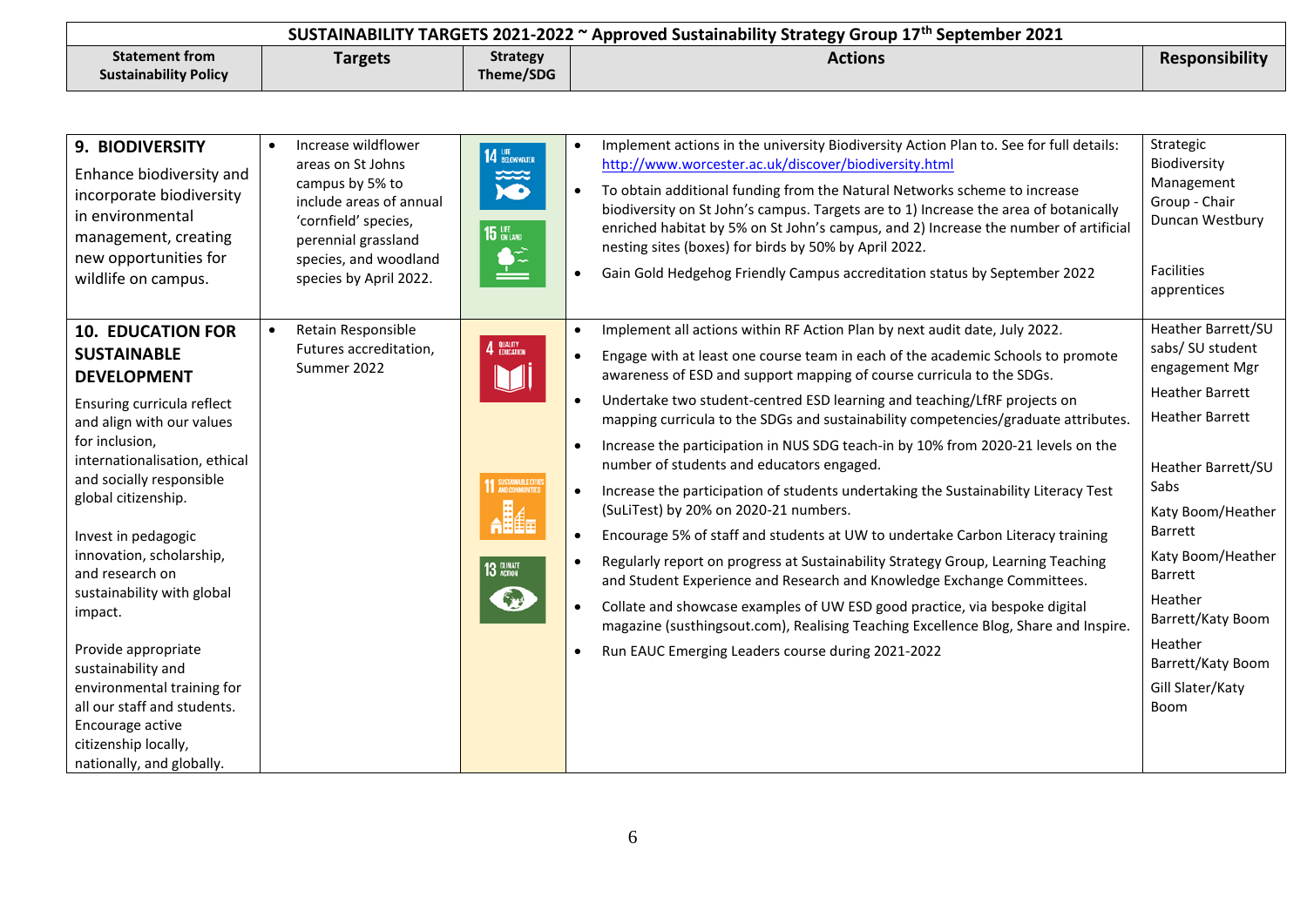| SUSTAINABILITY TARGETS 2021-2022 $\sim$ Approved Sustainability Strategy Group 17 <sup>th</sup> September 2021 |                |                 |         |                |
|----------------------------------------------------------------------------------------------------------------|----------------|-----------------|---------|----------------|
| <b>Statement from</b>                                                                                          | <b>Targets</b> | <b>Strategy</b> | Actions | Responsibility |
| <b>Sustainability Policy</b>                                                                                   |                | Theme/SDG       |         |                |

| <b>11. COMMUNITY</b><br><b>INVOLVEMENT</b><br><b>Build beneficial</b><br>partnerships and<br>collaborations through our<br>sustainability activities and<br>enhance our sustainability<br>reputation internationally.<br>Promote communication<br>with, and information to,<br>internal and external<br>interested citizens and<br>organisations. Responding<br>appropriately to reasonable<br>requests for information<br>about our sustainability<br>performance. | Increase number of Green<br>$\bullet$<br>Impact teams to 18 in<br>2021-22 across all sites<br>Increase the student<br>$\bullet$<br>awareness of the<br>University's sustainability<br>activities from (baseline<br>year 2016-17 47%) to 68%<br>by 2022 | <b>8</b> DECENT WORK AND<br>M<br><b>11 SUSTAINABLE CITIE</b><br>13 GLIMATE<br>17 PARTNERSHIPS<br>₩                          | Work closely with and support student societies and the SU sustainability network to<br>raise awareness on sustainability and social justice issues<br>Recruit 2 additional student Digital Creative part-time posts to help publish and promote<br>www.susthingsout.com and increase readership by 5% from July 2021 baseline by July<br>2022<br>Report on sustainability issues regularly to the University Community Forum<br>Promote collaborative working within UW and with Worcestershire and Worcester City<br>$\bullet$<br>Council and other 3rd sector organisations. Coordinate regular meetings and actively<br>seek out initiatives where resources can be shared<br>Extend EcoHousing pilot for a further 12 months with 2 national Housing Associations<br>$\bullet$<br>and Loreus to assist them to embed ISO 14001:2015 in their organisations | Katy Boom/SU<br><b>Officers</b><br>Katy Boom/Wendy<br>Corbett<br>Katy Boom<br>Katy Boom<br>Katy Boom/Kay<br>Emblen-Perry                       |
|---------------------------------------------------------------------------------------------------------------------------------------------------------------------------------------------------------------------------------------------------------------------------------------------------------------------------------------------------------------------------------------------------------------------------------------------------------------------|--------------------------------------------------------------------------------------------------------------------------------------------------------------------------------------------------------------------------------------------------------|-----------------------------------------------------------------------------------------------------------------------------|-----------------------------------------------------------------------------------------------------------------------------------------------------------------------------------------------------------------------------------------------------------------------------------------------------------------------------------------------------------------------------------------------------------------------------------------------------------------------------------------------------------------------------------------------------------------------------------------------------------------------------------------------------------------------------------------------------------------------------------------------------------------------------------------------------------------------------------------------------------------|------------------------------------------------------------------------------------------------------------------------------------------------|
| 12. Food<br>Provide projects and<br>programmes that directly<br>enhance wellbeing<br>including healthy and<br>sustainable food.<br>Optimise resource<br>efficiency and ethical<br>procurement including<br>Fairtrade and stimulating a<br>shift to sustainable models<br>of consumption.                                                                                                                                                                            | Retain Sustainable<br>$\bullet$<br><b>Restaurant Association</b><br>3-star certification<br><b>Retain MSC status</b><br>$\bullet$<br>Retain Fairtrade Status<br>$\bullet$<br>in June 2023                                                              | $110$ ROVERTY<br><b>AXPART</b><br><b>12</b> RESPONSIBLE<br>AND PRODUCTION<br>Q0<br>14 BROWNNIE<br>≭≍<br><b>KD</b><br>15 UFF | Re-launch SU Eatable Life One Planet Plate research project with Sustainable<br>$\bullet$<br><b>Restaurants Association 1 November 2021</b><br>Review implement, measure and report on the defined key performance<br>indicators outlined in the catering contract covering reducing negative<br>environmental impacts, promote positive societal and ethical impacts<br>associated with food products and services.<br>Continue to promote Food bank collections amongst students and staff to<br>support people struggling to feed themselves.                                                                                                                                                                                                                                                                                                                | Lucy<br>Blunt/Chartwells<br>Katy Boom<br>Lucy Blunt/Kathy<br>Preece/Catering<br>contract<br>management team<br>SU and Residential<br>Life Team |